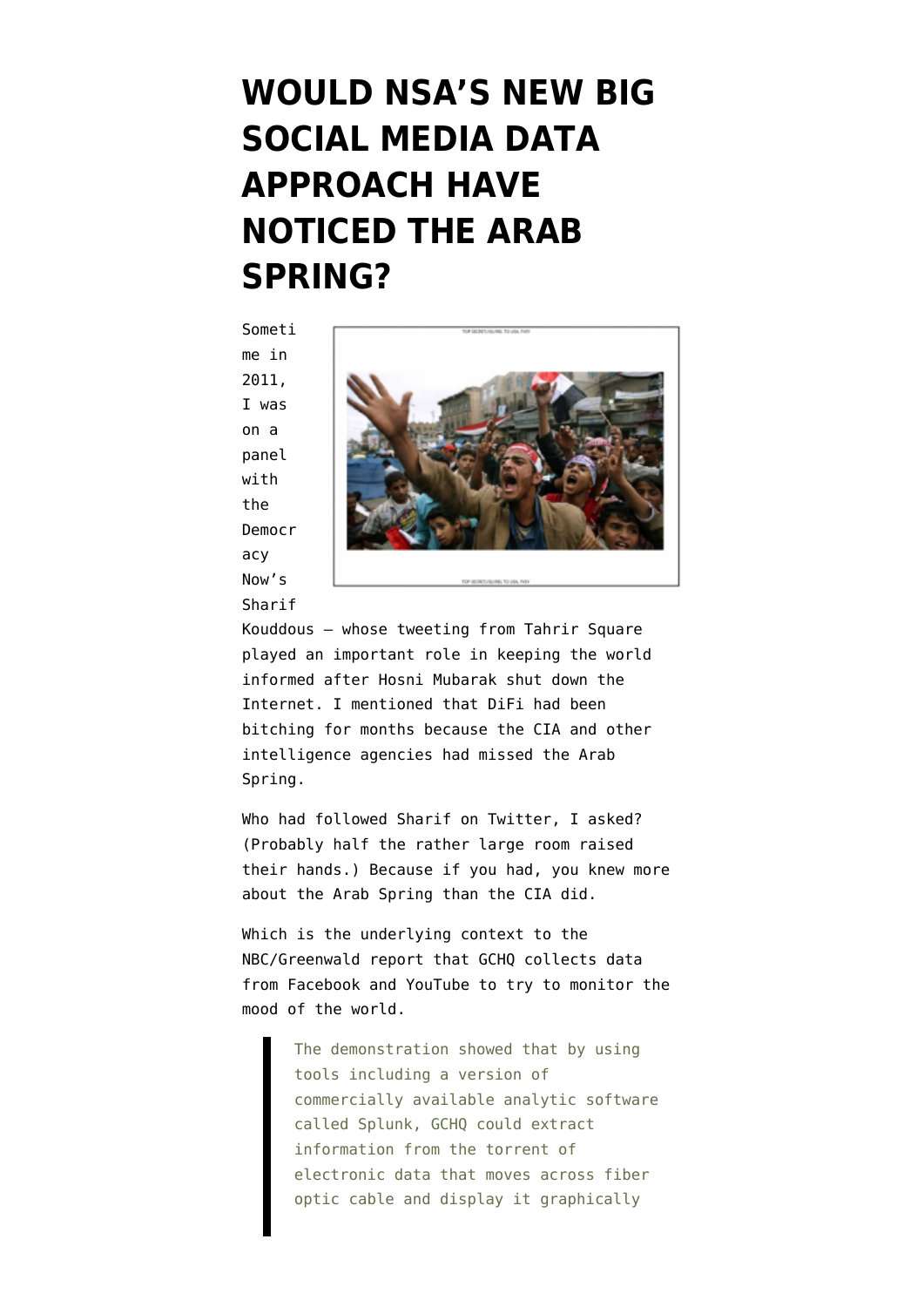on a computer dashboard. The presentation showed that analysts could determine which videos were popular among residents of specific cities, but did not provide information on individual social media users.

The presenters gave an example of their real-time monitoring capability, showing the Americans how they pulled trend information from YouTube, Facebook and blog posts on Feb. 13, 2012, in advance of an anti-government protest in Bahrain the following day.

More than a year prior to the demonstration, in a 2012 annual report, members of Parliament had complained that the U.K.'s intelligence agencies had missed the warning signs of the uprisings that became the Arab Spring of 2011, and had expressed the wish to improve "global" intelligence collection.

During the presentation, according to a note on the documents, the presenters noted for their audience that "Squeaky Dolphin" was not intended for spying on specific people and their internet behavior. The note reads, "Not interested in individuals just broad trends!"

What we're seeing is how NSA would go about amassing public data to try to learn what the rest of us can read by following Twitter attentively. [see update]

I won't comment much on the technical ability here (which involve contractors to collect the data), and I'll only applaud that Facebook has finally been exposed as the perfect surveillance app it is.

But there seem to be several problems with the analysis they're doing (though MSNBC did not include the script for its [PowerPoint](http://msnbcmedia.msn.com/i/msnbc/Sections/NEWS/snowden_youtube_nbc_document.pdf)). Aside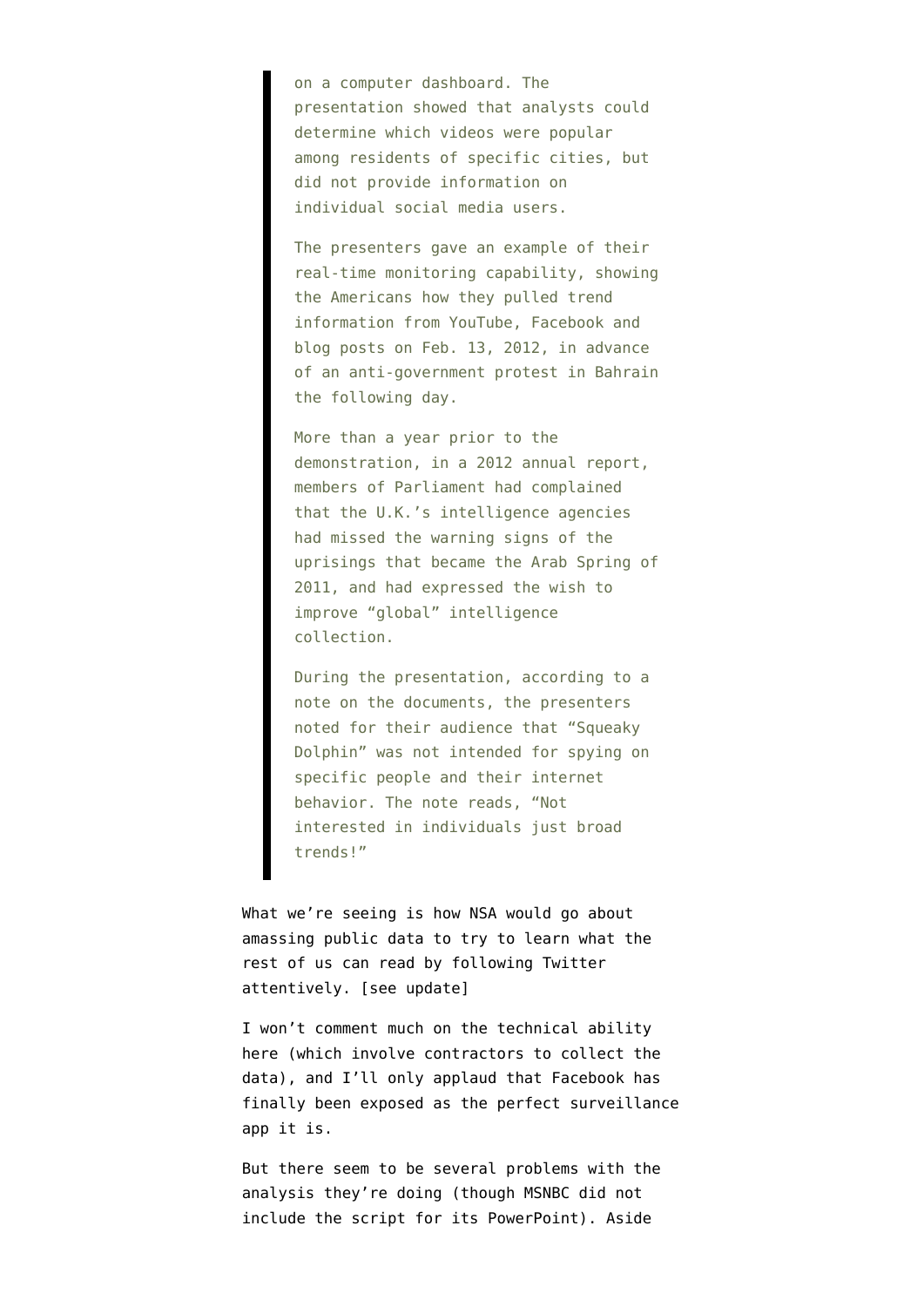from what seems to be an Orientalism built into the analysis…



And some half-assed PsychoLOLogy…



Nowhere does this presentation distinguish between the propaganda social media accounts and the legitimate ones — a known problem of social media analysis going back years (which has, because of the all the competing parties involved, been particularly acute in Syria). Perhaps they deal with this, but this analysis seems ripe for spamming by propaganda, particularly if it came from frenemies who know GCHQ and NSA use such analysis.

Now, presumably someone somewhere else in the combined Intelligence Communities of the US and UK would actually sit down and read the social media of a potential hotspot, which is the way a bunch of Tweeps in their pajamas can get a sense of what's going on without collecting all the social media data for an entire country first. Such an approach uses the hive mind you acquire